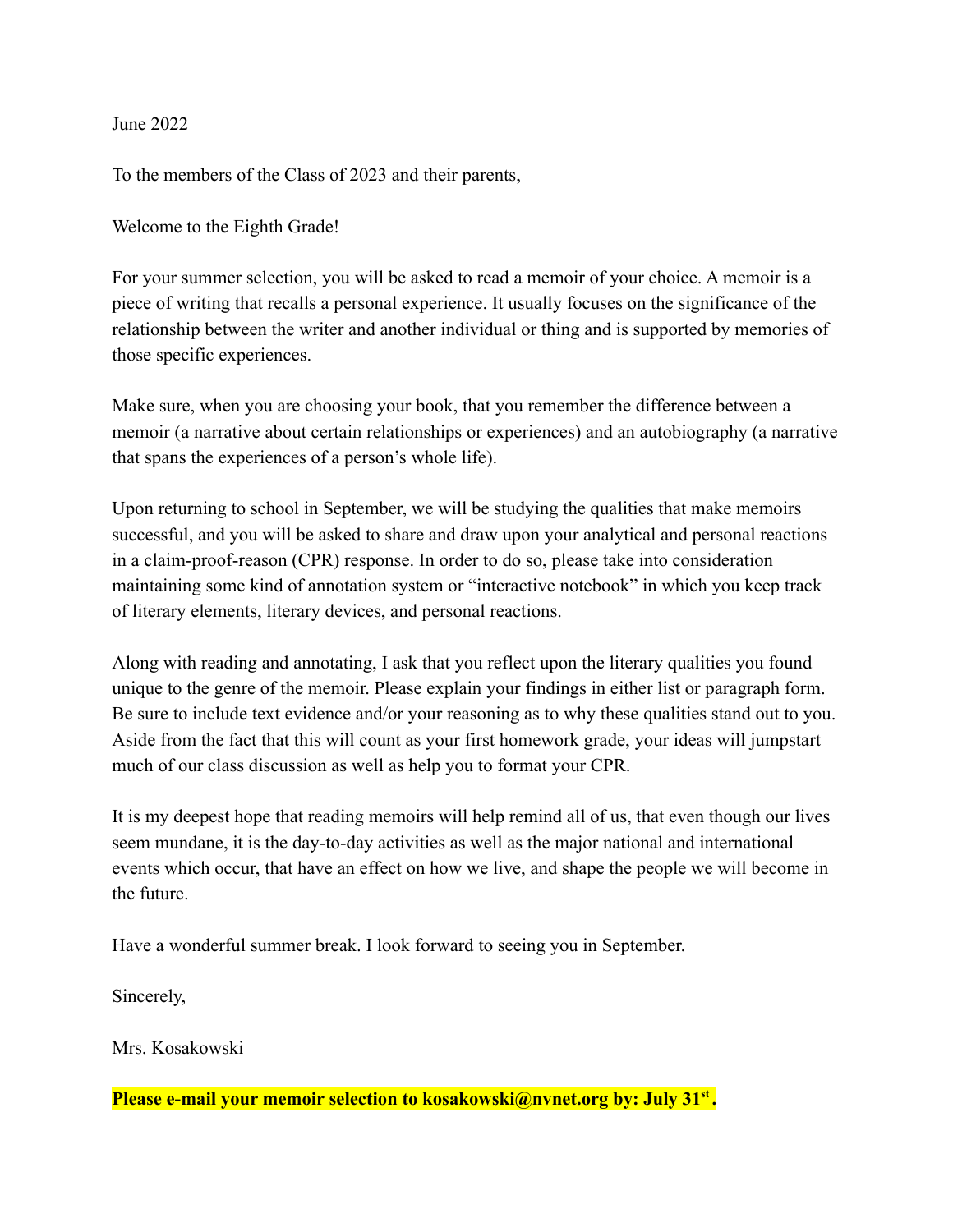## **HERE ARE SOME MEMOIR IDEAS**

| <b>Memoir Title</b>                                                      | <b>Author</b> | <b>Memoir Title</b>                          | <b>Author</b>               |
|--------------------------------------------------------------------------|---------------|----------------------------------------------|-----------------------------|
| A List of Things That Didn't Kill Me                                     | Schmidt       | Relish                                       | Knisley                     |
| A Long Way Gone                                                          | Beah          | Rocket Boys                                  | Hickman                     |
| After The Wall                                                           | Hensel        | <b>Sharp</b>                                 | Fitzpatrick                 |
| <b>Bad Boy</b>                                                           | Myers         | Soul Surfer                                  | Hamilton                    |
| <b>Beautiful Boy</b>                                                     | Sheff         | <b>Stick Figure</b>                          | Gotleib                     |
| <b>Brown Girl Dreaming</b>                                               | Woodson       | Swimming to Antarctica                       | Cox                         |
| <b>Candy Freak</b>                                                       | Almond        | Teen AngstNaaa?                              | Vizzini                     |
| Caught By the Sea                                                        | Paulsen       | The Abracadabra Kid                          | Fleishman                   |
| Chinese Cinderella                                                       | Mah           | The Burn Journals                            | Runyon                      |
| Don't Let's Go Out With The Dogs                                         | Fuller        | The Circuit                                  | Jimenez                     |
| Dawrf                                                                    | DiDonato      | The Closer: Young Reader's<br>Edition        | Rivera, Coffeey,<br>Corbett |
| <b>Eleven Rings</b>                                                      | Jackson       | The Diary of Ma Yan                          | Yan                         |
| Facing The Lion                                                          | Lekuton       | The Glass Castle                             | Jeanette Walls              |
| <b>Fighting Fire</b>                                                     | Paul          | The Life and Times of the<br>Thunderbolt Kid | <b>Bryson</b>               |
| Ghosts of War                                                            | Smithson      | The Power of Half                            | Salwen                      |
| Ginger Kid                                                               | Hofstetter    | The Pregnancy Project                        | Rodriguez                   |
| Gorillas In The Mist                                                     | Fossey        | The Reading Promise                          | Ozma                        |
| Hard to Grip: A Memoir of Youth,<br><b>Baseball, and Chronic Illness</b> | DeAndreis     | The Skin Between Us                          | Ragusa                      |
| Hey Kiddo                                                                | Krosoczka     | The Story of my Life                         | Keller                      |
| Hole in My Life                                                          | Gantos        | The Warrior's Heart                          | Greitens                    |
| How Angel Peterson Got His Wings                                         | Paulsen       | The Wilder Life                              | McClure                     |
| I Will Plant You A Lilac Tree                                            | Hillman       | The Year We Disappeared                      | <b>Busby</b>                |